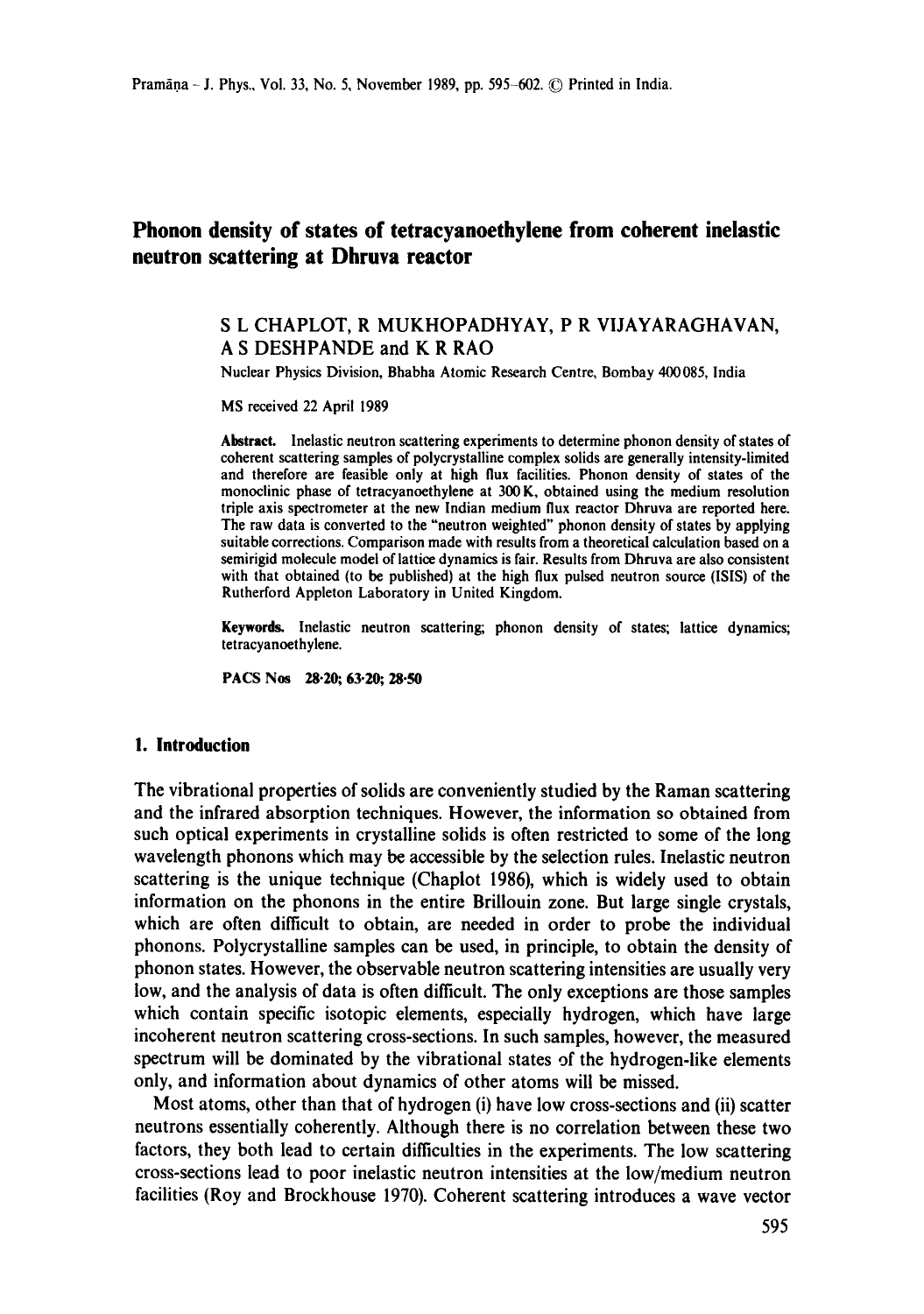(O) dependence in the inelastic structure factor  $S(Q, E)$ . While such dependence may be gainfully exploited in a few cases (Carpenter and Price 1985; Maley *et al* 1986), in general, one has to suitably average  $S(Q, E)$  over a large Q-range to wipe out coherent effects of an already weak signal to obtain the density of states. The nature of Q-dependence becomes complicated while working with solids of complex structures.

Despite the above difficulties, there is convenience in using polycrystalline or powder samples, over the use of large single crystals. There are very few cases where medium flux reactors have been used to obtain density of phonon states of coherent scatterers. Therefore, it is important to establish the feasibility of measurement of phonon density of states of complex systems at medium flux reactor facilities like the Indian reactor Dhruva. Dhruva, has a maximum neutron flux of  $1.5 \times 10^{14}$  neutrons/cm<sup>2</sup>/s, in comparison with the more advanced reactors like the high flux reactor at the Institute Laue-Langevin at Grenoble having a flux of about  $1.5 \times 10^{15}$ neutrons/ $\text{cm}^2/\text{s}$ .

The present experiments, on the monoclinic phase of tetracyanoethylene at 300 K, have been carried out using the triple axis spectrometer which is provided with a fully automatic on-line computer controlled data collection and operation system. Tetracyanoethylene has been of considerable interest to us due to its unusual phase transitions and phonon properties (Mukhopadhyay *etal* 1985; Chaplot and Mukhopadhyay 1986; Chaplot 1987; Sahu *et al* 1987). Experimental details are given in §2, followed by the results and analysis in §3 and a summary in §4. A brief report was presented elsewhere in a symposium (Chaplot *et al* 1988a).

## **2. Experimental**

A schematic diagram of the triple axis spectrometer is given in figure 1. A  $Cu(111)$ monochromator is used to monochromatise thermal neutrons emerging from a



**Figure 1.** (a) Schematic diagram of triple axis spectrometer. (b) and (c) show the vectors  $\mathbf{K}_i$ ,  $K_f$  and Q with respect to the spectrometer.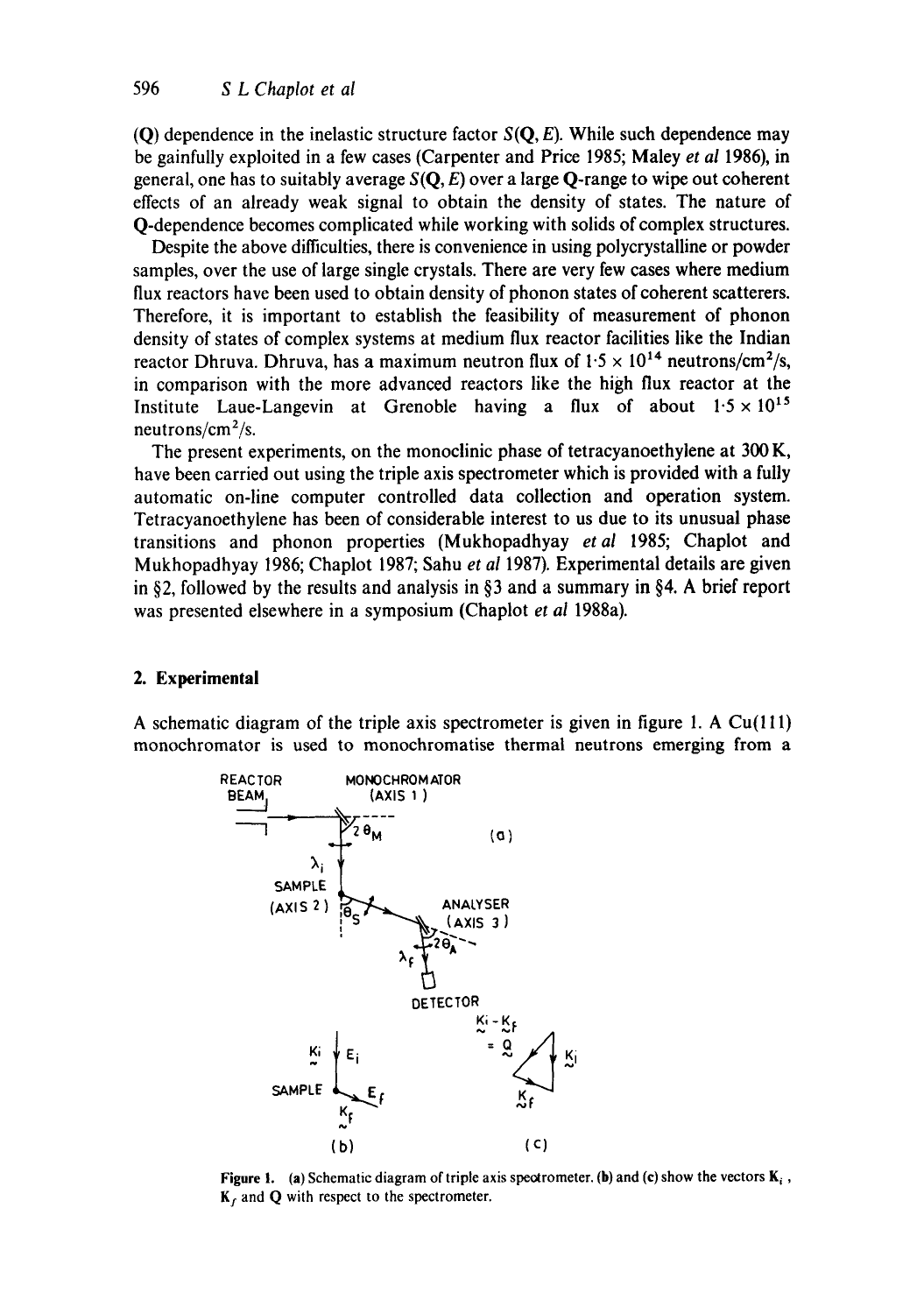tangential beam tube ( $T$  1007) of the Dhruva reactor. By rotating the monochromator drum in a 2:1 ratio with respect to the monochromator, neutron beams of continuously variable incident wavelength are obtained. These monochromatic neutrons fall on the sample contained in a suitable sample holder and can be observed over a scattering angle range of  $10^{\circ}$  to  $90^{\circ}$ . The inelastically scattered neutrons are energy analyzed using a pyrolytic graphite (002) analyzer and the intensity of scattered neutrons as a function of energy is measured by a  $BF<sub>3</sub>$  detector. Angular collimators had divergence of I°(FWHM) throughout the scattering geometry. The inelastic scattering experiments were performed with the neutrons, losing energy in the scattering process. The intensity of the spectrum on the neutron energy loss side is larger than that on its energy gain side by the ratio  $exp(E/kT)$ . E denotes the energy transfer, equal to  $(E_i - E_f)$ , where  $E_i$  and  $E_f$  are the incident and scattered neutron energies respectively.

The operation of the spectrometer is controlled by a on-line personal computer with the help of *user friendly* Fortran based programs. A variety of scans like a constant Q scan with  $E_i$  or  $E_f$  fixed, or a constant E scan, or a constant scattering angle scan with  $E_i$  or  $E_f$  fixed, can be carried out using a variety of application software available.

The energy scan can be made with either  $E_i$  fixed or  $E_f$  fixed. Both the arrangements were used for cross checking the data. In both cases the second order reflections from the monochromator and analyzer crystals pose difficulties.

A powder sample of the monoclinic phase of TCNE of volume of about 10cc weighing nearly 10g was used in a thin polythene container of size of about  $5 \times 4 \times 0.5$  cm.

Figure 2 shows the data with fixed  $E_i$  equal to 44.6 meV at a fixed scattering angle of 40°. The two peaks at  $\theta_A$  of 11.65° and 23.3° are due to the elastically scattered neutrons reflected by the PG(002) and PG(004) planes respectively. The neutrons observed in the range of  $\theta_A$  of 11.65° to 23.3° correspond to the neutrons that have lost energy (i.e.  $E > 0$ ) and reflected by PG(002) planes, and also those that have gained energy (i.e.  $E < 0$ ) and reflected by PG(004) planes. A point-to-point analysis of the two possibilities, using the Boltzmann factor  $exp(-E/kT)$ , shows that useful data can be extracted in the E range of 0 to 25 meV. We also note that the second order



**Figure 2.** Observed neutron intensity from TCNE with  $E_i$  and scattering angle  $\theta_s$  held constant at 44.6 meV and 40° respectively. Q varied between 2.9 and 3.3 A<sup>-1</sup> as a function of  $E_f$ . In (a) intensity is scaled up by a factor of 5 of the raw data shown in (b). (c) is the contribution due to sample container. Counting time at each point is approximately 20 min at full power of Dhruva reactor.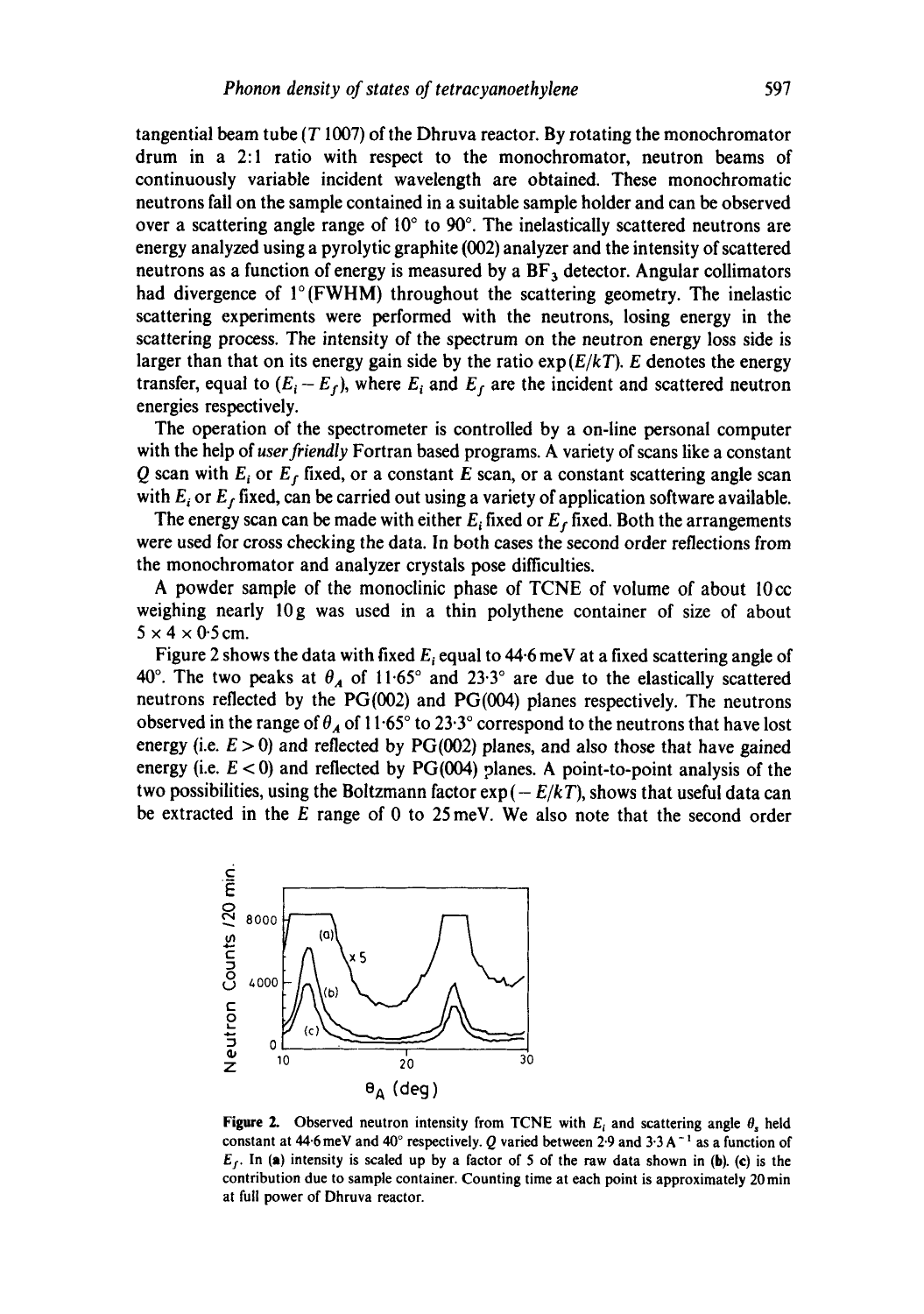

Figure 3. Observed neutron intensity from TCNE with  $E_f$  and Q held constant at 14.8 meV and  $3A^{-1}$  respectively. The scattering angle varied from 30° to 67° as a function of varying  $E_{i}$ . (a) and (b) show raw data and background contribution from sample container respectively. Counting time at each point is approximately 1 h at full power of the Dhruva reactor.

reflection from the monochromator would occur for neutrons, of energy  $4E_i$  equal to 178.4meV, but such neutrons are relatively few in the reactor spectrum and are ignored here.

The experiment with fixed  $E_f$  was carried out with  $E_f = 14.8$  meV. In this case, the second order neutrons of energy  $4E_f$  = 59.2 meV) are prevented from reaching the analyzer by placing a PG(002) filter in between the sample and the analyzer. Correction has, however, to be made for the second order reflection from the monochromator. Figure 3 gives the energy scan with fixed  $E_f$  of 14.8 meV.

#### **3. Data analysis and results**

The scattered neutron intensity is proportional to the double differential scattering cross-section given by

$$
d^2 \sigma/(d\Omega dE) = \{K_f/K_i\} S(Q, E)
$$
 (1)

where  $S(Q, E)$  is the dynamical structure factor. Q denotes the wave vector transfer, equal to  $(K_i - K_f)$ , where  $K_i$  and  $K_f$  are wave vectors of the incident and scattered neutrons respectively. However, to reduce the observed spectra, as in figures 2 and 3, to  $S(Q, E)$ , many corrections are needed. The corrections applied in this study are discussed briefly in the following:

(i) The background counts obtained with empty container in the sample position, are subtracted at each scan point from the total (signal + background) spectrum with suitable normalization to the same incident neutron intensity. The background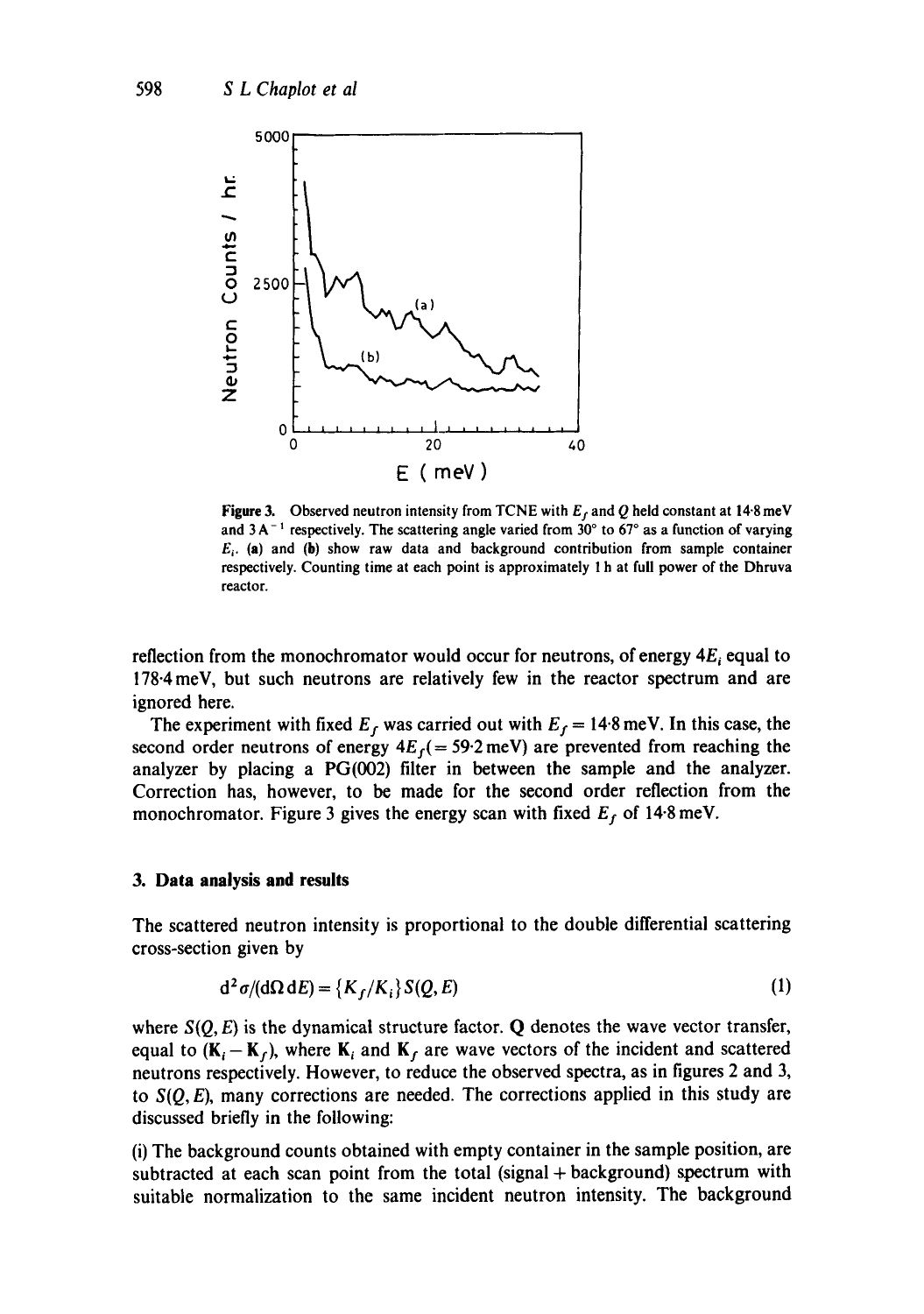contributions from container thus normalized are shown in figures 2(c) and 3(b). (ii) Geometrical corrections are made for variations, from point-to-point in the scan, in the path length of the neutron through the fiat sample due to any changes in the angle of incidence. Neutron absorption in the present case is estimated to be negligible. (iii) A geometrical correction is also applied for any change in the width of the neutron beam as one follows the path of the neutron from the monochromator to the detector. As the monochromator is rotated, variable width of beam falls on the monitor counter. Only a fraction of these neutrons may be incident on the sample. Further, only a fraction of the scattered neutron beam may be intercepted by the analyzer crystal. The overall correction due to this effect depends on the actual widths of the monochromator and analyzer crystals, the sample width and the angles  $2\theta_M, \theta_s, \psi$ , and  $2\theta_A$  ( $\psi$  is the angle defining the orientation of the flat sample with respect to the incident beam). (iv) Correction is made for the component of neutrons reflected in the second order from the monochromator and variation in the reflectivity of the monochromator with  $E_i$ . This correction is significant ( $> 5\%$ ) only for  $E_i < 27$  meV. (v) Variation in the reflectivity of the analyzer crystal with  $E_f$  is also corrected. (vi)The scattered neutrons are usually counted for a fixed number of monitor counts. A monitor counter is placed in-between the monochromator and the sample and has a neutron efficiency proportional to  $1/K<sub>i</sub>$ . Correction is applied for the variation in monitor efficiency with energy. Variations in the detector efficiency are much less significant. (vii) As shown by Dorner (1972), for our case with  $K<sub>f</sub>$  fixed and a  $1/K_i$  monitor, no corrections for changing resolution are required. For the case with  $K_i$  fixed, Jacobian  $(\partial E/\partial \theta_A)$  is included to obtain neutron intensity per unit energy transfer. The *S(Q, E)* so obtained still contains the resolution broadening. Further, since the energy resolution varies across the scan, the broadening of the *S(Q, E)* would also vary as a function of E. (viii) Correction due to multiple scattering in the sample has been avoided by choosing a not too thick sample (say giving about  $10\%$  single scattering). (ix) Multiphonon contribution has also to be corrected. This is estimated later in this paper.

The geometrical corrections are specific to the particular geometry used in the experiment. In our experiment, the horizontal dimension of the  $Cu(111)$ monochromator was 10 cm, the beam opening at monitor was 5 cm wide, the flat surface of the sample of 5 cm vertical  $\times$  4 cm horizontal was kept bisecting the (180 –  $\theta$ ) angle in transmission geometry and horizontal dimension of the PG(002) analyzer was 7 cm. The analyzer size of 7 cm with the fixed analyzer angle  $\theta_A$  of 20.5° in the fixed  $E_f$  = 14.8 meV) case essentially restricted the useful neutron beam width intercepted by the analyzer to  $2.4 \text{ cm} (= 7 \sin 20.5^{\circ})$ .

Hence the correction factors associated with geometry of the experiment in fixed *E:*  case are the following: correction factor associated with (ii) was  $cos(\theta_s/2)$ , and correction factor (iii) was  $[w - 0.08(w - 2)^2]$  applied only for  $2 < w < 5$  cm, where  $w = 10 \sin \theta_M$ . The factor due to correction (iv) was  $1 + 0.88 \exp(-3E/kT)$ .

*S(Q, E)* obtained from measured intensities after applying corrections discussed above are shown in figures 4(a) and 5(a). The "neutron weighted" or the generalized density of states  $g^{(n)}(E)$  is derived from  $S(Q, E)$  using relation (2) given below. It differs from the true density of states  $g(E)$ . The partial contributions  $g_k(E)$  from the different atomic species k are weighted by their respective "neutron scattering weightage factors"  $b_k^2/m_k$ ,  $(b_k = \text{scattering length and } m_k = \text{mass of the atom } k$  to yield  $g^n(E)$  (eq. 4); whereas  $g(E)$  is merely a sum of the partial densities of states from each species of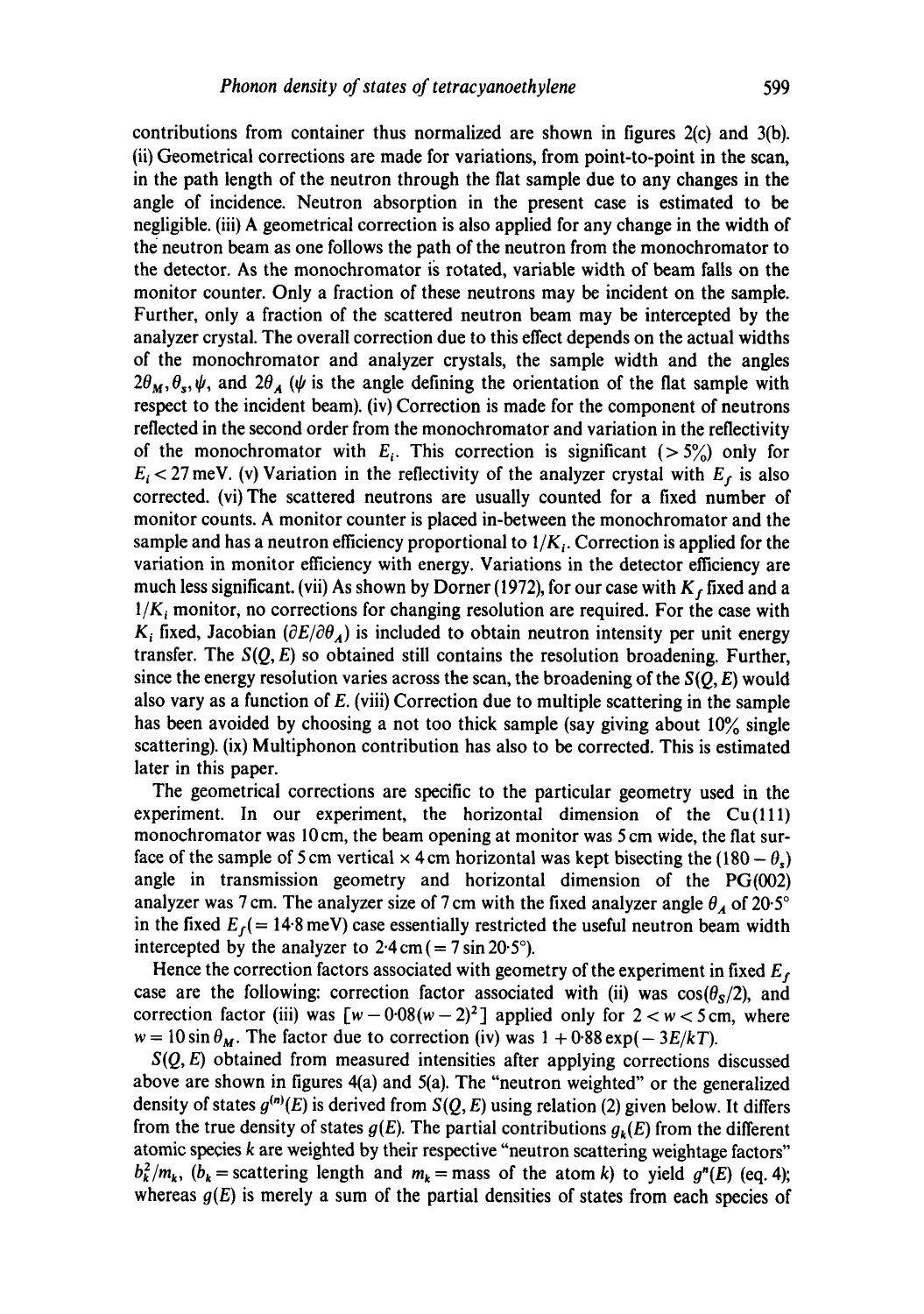

Figure 4. Analysis of data measured with fixed  $E_i$  (shown in figure 2). The energy resolution ( $\Delta E$ ) is about 5 meV. (a) S(Q, E). (b)  $g^{(n)}(E)$ . Q averaging has not been performed since the scattering angle was fixed; Q varied between 2.9 and  $3.3 \text{ A}^{-1}$ .



Figure 5. Analysis of data measured with fixed  $E_f$  (shown in figure 3). The energy resolution ( $\Delta E$ ) varied from 2 meV (at  $E = 0$ ) to 5 meV (at  $E = 35$  meV). (a) S(Q, E). (b)  $g^{(n)}(E)$ . Q averaging has not been performed. Q was constant over the scan  $(=3A^{-1})$ .

atoms (eq. 5). For the neutron energy loss experiment, we have

$$
a^{(n)}(E) = S(Q, E)\left[E \exp(Q^2 u^2)\right]/\left[Q^2\left\{n(E, T) + 1\right\}\right]
$$
 (2)

$$
n(E, T) = \left[\exp(E/kT) - 1\right]^{-1}
$$
 (3)

$$
g^{(n)}(E) = \sum_{k} g_k(E) b_k^2 / m_k, \qquad (4)
$$

$$
g(E) = \sum_{k} g_k(E). \tag{5}
$$

Equation (2) is strictly true only in the "incoherent approximation", in which it is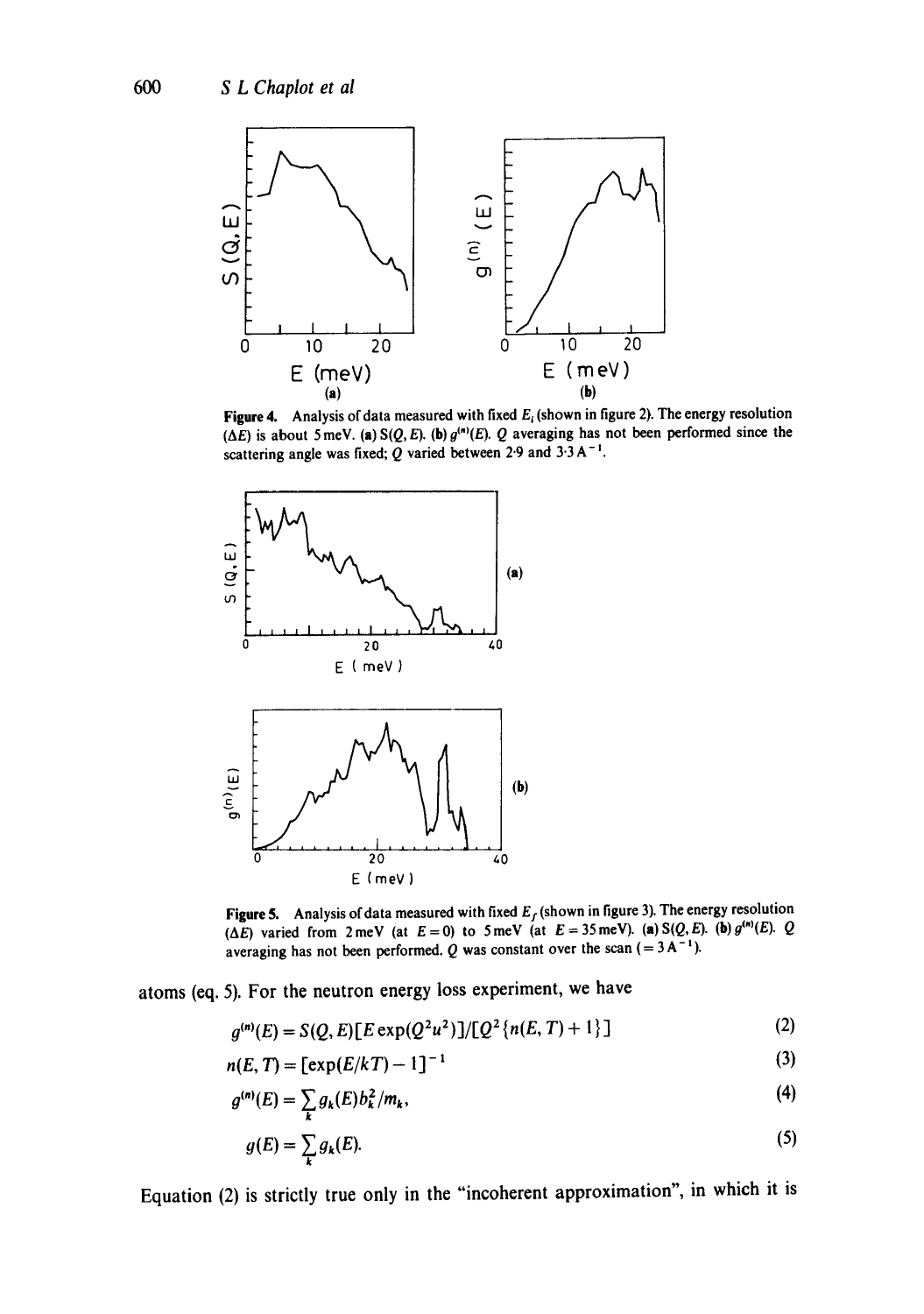assumed that, when summed over a large number of phonon wave vectors, the correlation between the atomic motions may be ignored. This is, however, true only for a large value of  $Q$ , but experiments are carried out for smaller  $Q$  values for reasons of neutron intensity etc. In general, therefore, the  $g^{(n)}(E)$  obtained from eq. (2) would be Q-dependent. In particular, the heights of the various peaks in the energy distribution would depend on  $Q$  although the peak positions themselves may not change much. Data have to be obtained for a large number of  *values and then a* suitable averaging or extrapolation to large  $Q$  can be carried out. In the present feasibility experiment we have obtained the  $g^{(n)}(E)$  from two different scans, one shown in figure 4(b) from data taken with  $E_i$  fixed and at constant scattering angle with  $Q$ varying from  $2.9 \text{ A}^{-1}$  to  $3.3 \text{ A}^{-1}$ , and the other shown in figure 5(b) from data taken with  $E_f$  fixed and at constant Q of 3 A<sup>-1</sup>.

The  $g^{(n)}(E)$  shown in figures 4(a) and 5(b) agree with each other qualitatively in the sense that the peak positions agree but the densities themselves differ from each other. We believe that these differences arise because Q-averaging is not performed over extensive  $Q$ -values. However, we note that as far as peak positions are concerned they are consistent with those in  $g^{(n)}(E)$  from another data obtained by us (Chaplot *et al* 1987, 1988b) at the pulsed neutron source ISIS of the Rutherford Appleton Laboratory (UK) on a different type of instrument (TFXA) in which both  $E_f$  as well as the scattering angle are kept fixed.

We have also performed a calculation of the  $g^{(n)}(E)$  for comparison with the experimental data. The semi-rigid molecular model is used for the study of lattice dynamics of TCNE (Chaplot 1987 and references therein), which includes the contributions from all the intermolecular vibrations and those of the intramolecular vibrations relevant in the energy region of 0 to 40 meV. The partial phonon densities of states corresponding to each of the vibrational degrees of freedom are multiplied by the appropriate neutron scattering weightage factors and then summed over to give the total one-phonon neutron-weighted density of states  $g^{(n)}(E)$ . In the incoherent approximation the one-phonon part so calculated is Q-independent. The multiphonon contribution is separately obtained for temperature of 300K and  $Q = 3 A^{-1}$ , using Sjolander's formalism (Sjolander 1958). The calculated results are shown in figure 6 where a Gaussian broadening of FWHM of 2 meV is also included. The multiphonon contribution is seen to be quite signficant. The experimental results differ from the result of the calculation in terms of the peak heights, which may be partly due to insufficient Q-averaging and varying resolution broadening in the



**Figure 6.** Calculation of  $g^{(n)}(E)$  using a quasiharmonic semi-rigid molecular model of the intermolecular and the intramolecular vibrations up to 40meV. For comparison with figure 5(b), we give (a) the total of the one phonon and the multiphonon spectrum for  $Q$  of  $3\text{A}^{-1}$  and 300 K, and (b) the multiphonon part of the spectrum. The one phonon calculation is in the incoherent approximation and therefore Q independent.